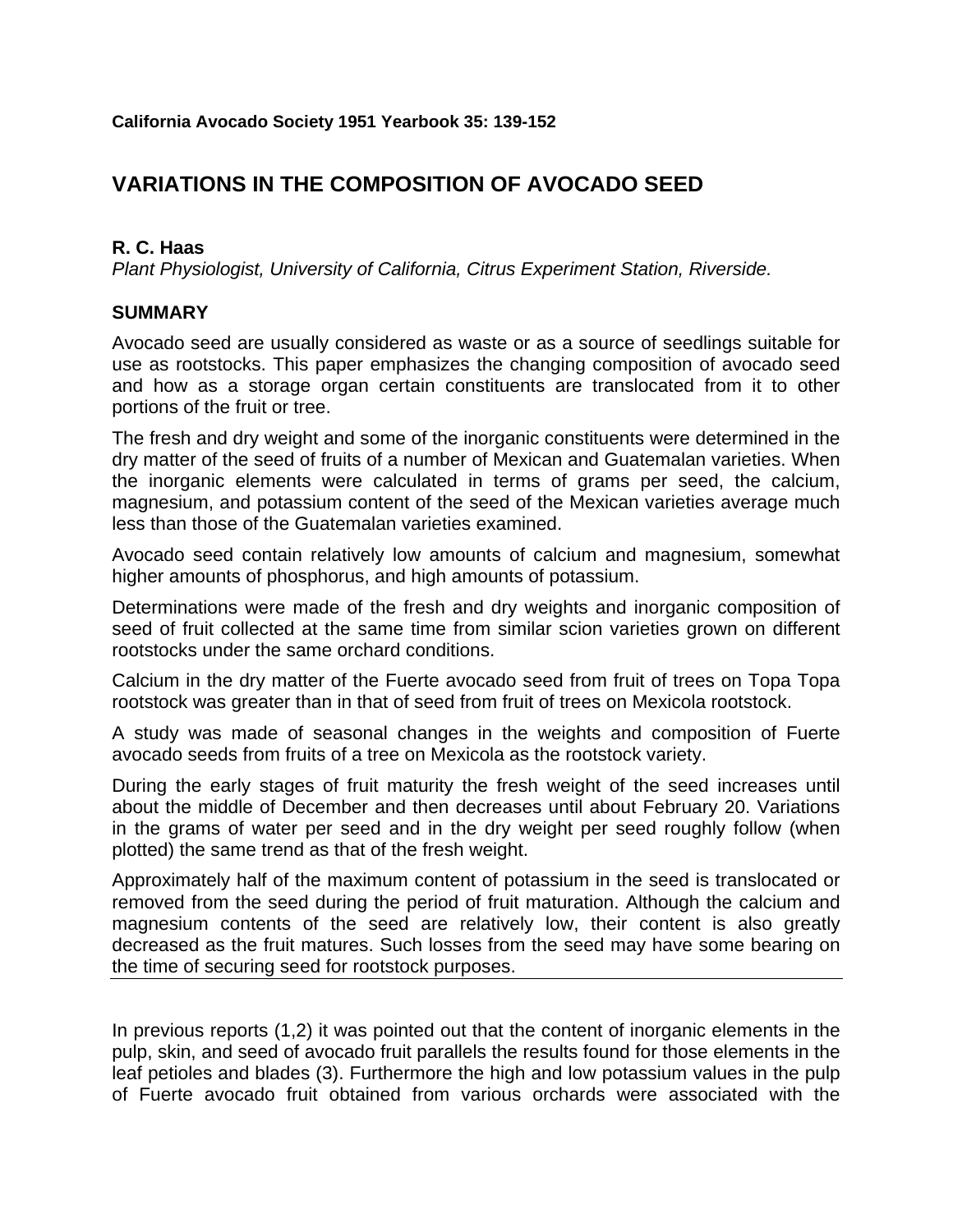corresponding high and low potassium values in the skin and seed of these same fruits.

In most avocado analyses the moisture content, seed weight, oil percentage, nitrogen, and ash content are given although constituents of the ash rarely are determined. In the present study the seed alone and without seed coats, constituted the material taken for analysis. In data involving the seed, little interest is usually shown except as to its shape and size and whether its seedling would constitute a desirable rootstock. In most cases the seed is considered as waste. The present paper deals with avocado seed largely from the standpoint of a storage organ and the service it renders the tree at certain stages of fruit maturation.

Moisture, dry matter and inorganic composition of the seed of several Mexican and Guatemalan varieties were first studied. All of the seed of the Mexican varieties were obtained at the Citrus Experiment Station<sup>1</sup> except for the Mexicola variety which was secured from other trees in Riverside and the ten seed of the Puebla variety that were obtained from the Calavo Packing House. The Benik, Hass, and Spinks varieties of seed were obtained at the Citrus Experiment Station whereas the Dickinson, MacArthur, and Queen varieties (the pulp of the last two varieties having 14 and 15 percent oil respectively) were obtained from the Calavo Packing House. The first two samples of seed of the Fuerte variety were obtained at the Citrus Experiment Station whereas the last sample was supplied (from fruit containing 8 percent oil) by the Calavo Packing House.

The analytical determinations were made in duplicate on the dry matter of the seed that had been ground in a Wiley Mill and subsequently redried in heavy paper envelopes at a constant temperature of 65°C.: calcium obtained by the double precipitation as the oxalate, was titrated with potassium permanganate ; magnesium obtained from the combined calcium filtrates was weighed as the pyrophosphate; potassium was determined as the chloroplatinate; and sodium was obtained by difference between the combined potassium and sodium chlorides and the potassium chloroplatinate calculated as the chloride.

#### **Constituents in the seed of Mexican and Guatemalan varieties**

In table 1 the inorganic constituents are given in terms of parts per million (p.p.m) in the dry matter and the values can be converted to per cent or parts per hundred by pointing off four places from the right. In addition and of more importance are the calculations for the several inorganic constituents in terms of grams per seed. It is possible for the dry matter of a seed to have a low content (p.p.m.) of an element in the dry matter but, by virtue of the seed size, the seed might contain a high content of that element when it is expressed as grams. For the varieties used in table I, the seed of the Mexican varieties averaged smaller in fresh and dry weights and in the per cent of dry matter in the fresh weight. Note the relatively low concentration of calcium, magnesium, and sodium and the extremely high content of potassium in the dry matter of the seed. In addition note that the magnesium content in the dry matter, with few exceptions, was greater than that of calcium. The potassium content in the dry matter is roughly 20 to 25 times greater than that of calcium and about 15 to 20 times greater than that of magnesium. The calcium and magnesium content in the dry matter averaged slightly higher in the Guatemalan than in the Mexican varieties of seed although the potassium content was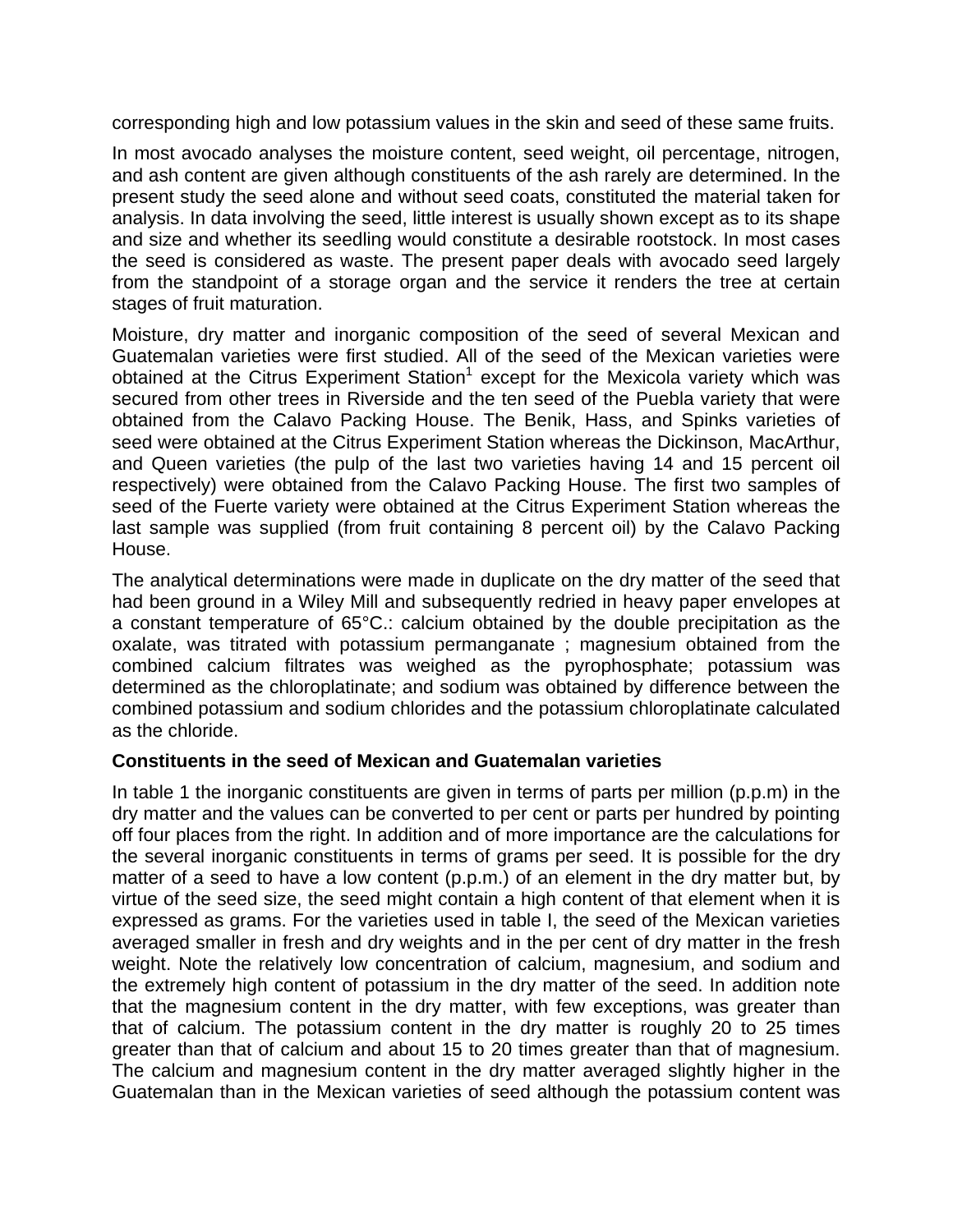about the same in both groups of seed. In a previous report (2) the total phosphorus content in the dry matter of Fuerte avocado seed was shown to range from 815 to 1980 p.p.m. (dependent on the type of fertilizer used) and was from one to two times as great as the content of magnesium.

When the inorganic constituents are calculated in terms of grams per seed, the calcium, magnesium, and potassium content of the seed of the Mexican varieties averaged much less than those of the Guatemalan varieties.

#### **Scions and rootstocks**

Fruit from similar Fuerte scions on various rootstocks were collected on January 31, 1951 in the Citrus Experiment Station avocado orchard and on February 9, 1951 the fruit were soft to the touch, at which time the seed were removed. After discarding the seed coats, the seed were scrubbed in running distilled water and when wiped dry the fresh weights of the samples of seed were obtained. The seed were then cut to facilitate the drying process conducted in a ventilated oven maintained at 65° C. When constant weight was reached, the dry weights were obtained and the seed were ground and dried as in previous seed samples.

The fruits, other than Fuerte, were collected on February 5, 1951 (Hellen on Mexicola was collected January 31, 1951) in the Citrus Experiment Station orchard and the seed were removed during the period February 14 to 20, 1951 as the fruit became soft to the touch.

All the Fuerte avocado trees sampled (table II) are located in row 20; Regina variety is located in row 8, Hellen in row 17, and Irving in row 18.

For the seed tested, the fresh and dry weights of the seed of the Carr and Anthony Fuerte varieties respectively on Topa Topa rootstock were less than when on Mexicola rootstock. Hellen variety seed also showed this same relationship to the rootstock. The seed of the Cole Fuerte fruit had the largest fresh and dry weights. Carr Fuerte seed contained a greater percentage of dry matter in their fresh weight than the Cole or Anthony Fuerte seed.

Calcium in the dry matter of the Fuerte avocado seed from fruit of trees on Topa Topa rootstock was greater than in that of seed from fruit of trees on Mexicola rootstock. Previous results (4) with leaves of trees on these two rootstocks showed that the leaves contained more calcium in their dry matter when from trees on Topa Topa than from trees on Mexicola rootstock. The average content of calcium and magnesium in the dry matter of the seed was least in that of the Cole Fuerte variety whereas magnesium was highest in seed of the Carr Fuerte variety. The average potassium content in the dry matter of Fuerte seed was highest in the Cole Fuerte variety.

When grams per seed are considered, the seed obtained from fruit of trees on Mexicola as rootstock contained more magnesium and potassium than when Topa Topa was the rootstock. For the various Mexican rootstocks, the Carr Fuerte seed contained a higher average magnesium content per seed than the other Fuerte varieties tested.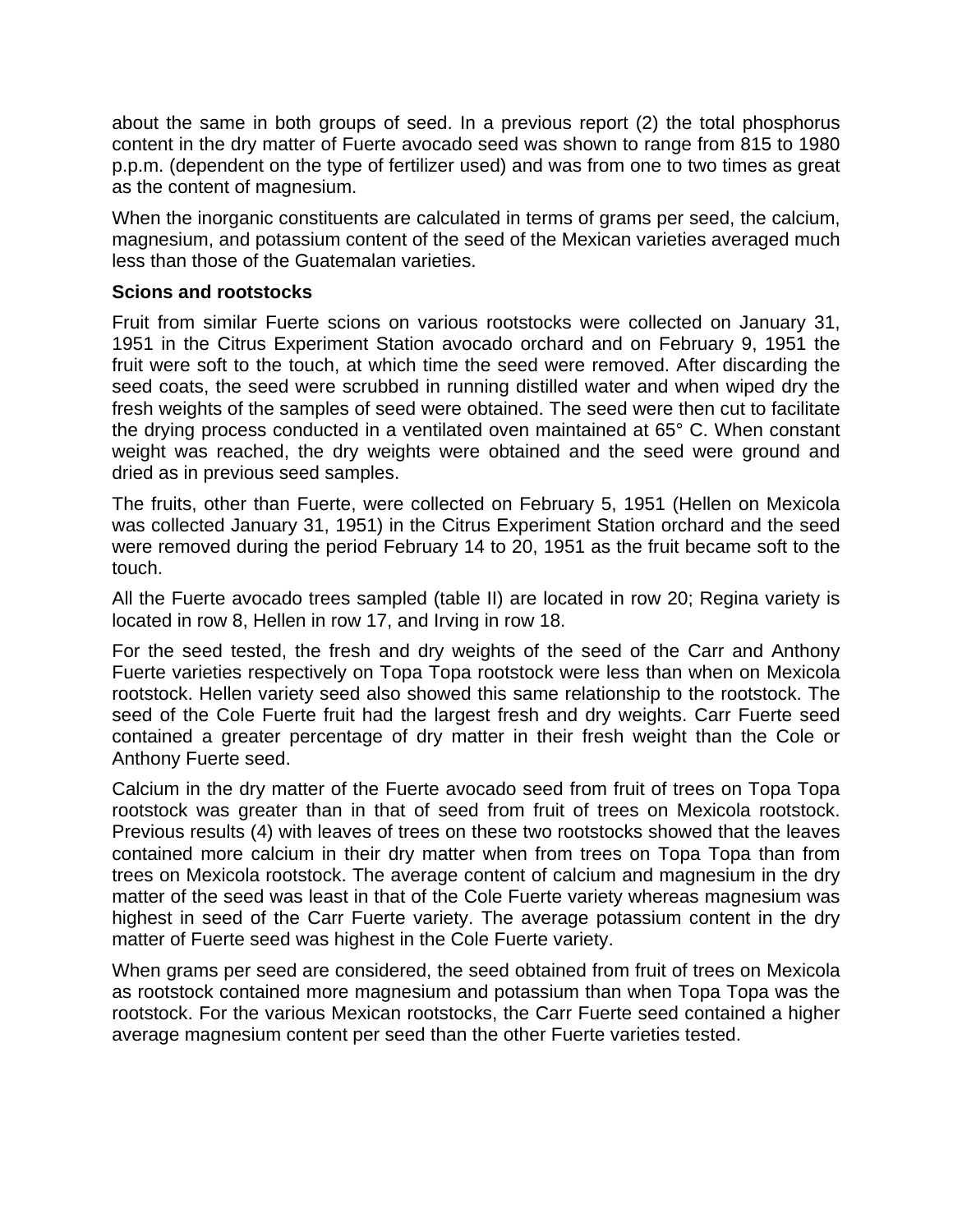| Variety           | ż<br>ď          | Fresh wt<br>per seed    | atter<br>per seed<br>Dry ma                         | Dry matter<br>in fresh wt.                                    |                                                   | parts per<br>$\Xi$<br>$\sim$                                                                                              | million<br>matter<br>dry                                                                               |                                                         |                                 | Grams per seed                 |                                         |                       |
|-------------------|-----------------|-------------------------|-----------------------------------------------------|---------------------------------------------------------------|---------------------------------------------------|---------------------------------------------------------------------------------------------------------------------------|--------------------------------------------------------------------------------------------------------|---------------------------------------------------------|---------------------------------|--------------------------------|-----------------------------------------|-----------------------|
|                   | seed            | $(\mathrm{grams})$      | $\left( \mathfrak{grams}\right)$                    | (per cent)                                                    | ű                                                 | bo<br>ź                                                                                                                   | ×                                                                                                      | ž                                                       | đ                               | $\rm\thinspace Mg$             | ⊻                                       | $\vec{\Sigma}$        |
|                   |                 | MEXICAN                 |                                                     |                                                               |                                                   |                                                                                                                           |                                                                                                        |                                                         |                                 |                                |                                         |                       |
| Blake             | ٥               |                         | $\frac{1}{2}$                                       |                                                               | 0.04                                              | 772<br>8226                                                                                                               | <b>PO</b><br>65                                                                                        | 265<br>1605                                             | œ<br>002                        | Ö<br>$\sim$<br>$\frac{1}{2}$   | $\frac{1156}{1150}$                     | 002                   |
| Blake             | m               | 25.3<br>23.22           |                                                     | 1004<br>$\overline{O}$ $\overline{O}$ $\overline{O}$<br>$+w+$ | $ \sim$ $\circ$<br>N                              |                                                                                                                           | $n \circ$<br>$-00N$<br>NNN                                                                             |                                                         | Om<br>002                       | 00060                          | $\circ$ $\circ$                         | 4<br>$\frac{1}{2}$    |
| Blake             | ó               |                         | 0.8                                                 |                                                               |                                                   |                                                                                                                           | $\sim$                                                                                                 |                                                         |                                 |                                |                                         | 0010                  |
| Caliente          | 6               |                         |                                                     |                                                               | 0<br>67                                           | 030                                                                                                                       | $06$<br>$25$<br>$\sim$<br>m, m                                                                         |                                                         | $\overline{\phantom{0}}$<br>014 | $\sim \infty$<br>.021          | .2780                                   | 0094                  |
| Caliente          | $\mathbf{r}$    | 38.9                    | 21.0                                                | $\infty$<br>4<br>6                                            | $\overline{+}$<br>÷                               | 867                                                                                                                       | $\qquad \qquad \longmapsto$                                                                            |                                                         | $\overline{011}$                |                                |                                         | 0013                  |
| Clifton           | 12              | 35.0                    | 15.                                                 | $\circ$<br>$\sim$<br>÷                                        |                                                   | S<br>67                                                                                                                   | 0<br>$\overline{\phantom{0}}$<br>ó<br>$\overline{5}$                                                   | 446<br>50<br>25<br>310                                  | 0038                            | .0102                          | ್<br>239                                | 0004                  |
| Duke              | σ               | 31.3                    | 00mmn + 0 m 00 + 00m 0N0<br>0.6                     | $\circ$<br>$\infty$<br>$\sim$                                 | 250<br>311                                        | 4<br>$\overline{6}$                                                                                                       | 0<br>67<br>+                                                                                           |                                                         | 0029                            | $\circ$<br>.005                | ó<br>.132                               | 0028                  |
| Ganter            | ٥               | Q<br>12.                | 5.2                                                 | ÷                                                             | 581                                               | 616                                                                                                                       | 0<br>$\longrightarrow$<br>$\sim$<br>$\overline{\phantom{m}}$                                           | $\frac{1}{2}$                                           | 0031                            | $\sim$<br>.003                 | m<br>.061                               | .0002                 |
| Harman            | $\infty$        | $\sim$<br>36.           | 4,                                                  | $7.9$<br>$6.7$<br>$9.7$<br>mm                                 | 030                                               |                                                                                                                           | $41$<br>65<br>$\sim$<br>m, m                                                                           | ${}^{60}_{60}$<br>$\sim$                                | 4.4<br>014                      | $.0102$<br>$.0151$             | 4.44<br>.185                            | 0053                  |
| Harman            | 6               | $+8.7$                  | $\overline{0}$                                      |                                                               |                                                   |                                                                                                                           | $\sim$                                                                                                 |                                                         | 012                             |                                |                                         |                       |
| Mexicola          | $\infty$        |                         | $\overline{10}$ .                                   |                                                               | 63<br>m <sub>10</sub>                             | 727<br>782<br>588                                                                                                         | m<br>m<br>$\sim$<br>$\sim$                                                                             | 308<br>120                                              | é<br>003                        | 0064                           | 士<br>43<br>$\overline{\phantom{a}}$     | 0033                  |
| Northrop          | G               | in,                     | 7.2                                                 |                                                               |                                                   |                                                                                                                           | 8<br>4                                                                                                 |                                                         | $0043$<br>$0040$                | $D - 10$<br>005                | $-10$<br>.112                           | 0009                  |
| Northrop          | 22              | 18.7                    | 6.8                                                 | $+ 0$<br>$\circ$                                              | $+70$<br>$\infty$                                 | 780                                                                                                                       | 8<br>S                                                                                                 |                                                         |                                 | 004                            |                                         |                       |
| Puebla            | 10              | 23.5                    | 6.8                                                 | O <sub>O</sub><br>$\infty$ $\sim$ $+$<br>45244                | 8110118                                           | 530248<br>5075848                                                                                                         | 660<br>no nonnon                                                                                       | mmmo                                                    | 0055<br>0094<br>0121            | 0N<br>003                      | $-$<br>Ö<br>08                          | 110000                |
| Puebla            | 6               | 39.6                    | 16.7                                                |                                                               |                                                   |                                                                                                                           | 000                                                                                                    |                                                         |                                 | $\frac{011}{005}$              | $\rightarrow \infty$<br>.227            |                       |
| Puebla            | $\overline{10}$ | $\sim$<br>20.           |                                                     |                                                               | <b>Since</b>                                      |                                                                                                                           | ONNO<br>10000                                                                                          | $m - N \infty -$<br>$\cdots$                            |                                 |                                |                                         |                       |
| Puebla            | 4               |                         |                                                     |                                                               |                                                   |                                                                                                                           | Ō,                                                                                                     |                                                         |                                 |                                |                                         |                       |
| Puebla            | $\infty$        | 27.5                    |                                                     |                                                               |                                                   |                                                                                                                           | 6                                                                                                      | <b>In</b>                                               |                                 |                                |                                         |                       |
| Topa<br>Topa      | $\overline{10}$ | 18.8                    | TS.<br>5.9                                          | œ<br>÷<br>m                                                   | Ó<br>ó<br>$\infty$                                | $\sim$<br>$^{+}$<br>$\overline{\phantom{a}}$                                                                              | m<br>6<br>$\sim$<br>m                                                                                  | 10 <sup>o</sup><br>$\infty$<br>$\overline{\phantom{a}}$ | 0054                            | 0063                           | 094                                     | 001                   |
| Average           | Ō               | Ħ<br>27                 | m<br>11.8                                           | $\infty$<br>0<br>÷                                            | ₩<br>$\sim$<br>lin.                               | $\sqrt{5}$<br>$\sim$                                                                                                      | ₩<br>6<br>0<br>m                                                                                       | 6<br>-                                                  | 0068                            | 0089                           | .1600                                   | 0020                  |
|                   |                 | <b>ATEMALAN</b><br>GU,  |                                                     |                                                               |                                                   |                                                                                                                           |                                                                                                        |                                                         |                                 |                                |                                         |                       |
| Anaheim           |                 |                         | $\sim$<br>31.6                                      |                                                               |                                                   | and a                                                                                                                     |                                                                                                        | ٥                                                       | 0099                            | m<br>$\infty$<br>$\frac{3}{2}$ | 4<br>4<br>$-1$<br>4                     | 019                   |
| Benik             | $\infty$        | 36.6                    |                                                     |                                                               | MADANONN-<br>$-7 - 00 + 000 +$<br>min moon Nm + + | 0x17399x15<br>$\wedge$                                                                                                    | $+ + \infty - \sim - + \sim -$                                                                         | 129540102                                               |                                 |                                |                                         |                       |
| Carlsbad          | $\sim$          |                         | $^{+}$                                              |                                                               |                                                   |                                                                                                                           |                                                                                                        |                                                         |                                 | ా<br>$\overline{11}$           |                                         | $\infty$<br>003       |
| Dickinson         | m               | Ħ<br>32.                | u<br>$\frac{4}{3}$                                  | ₽<br>+<br>+                                                   |                                                   | $\frac{1}{2} \left( \frac{1}{2} \right) \left( \frac{1}{2} \right) \left( \frac{1}{2} \right) \left( \frac{1}{2} \right)$ |                                                                                                        | $\sim - +$                                              | 0045<br>0130<br>00712<br>002112 | $-$ w $-$ 4                    |                                         | $OMM -$<br>002        |
| MacArthur<br>Hass | ۴<br>Ħ          | 47.3                    | 13.2                                                | $\infty$<br>in                                                |                                                   |                                                                                                                           |                                                                                                        |                                                         |                                 |                                |                                         | $\overline{001}$      |
| Nabal             | m               |                         | 36.7                                                |                                                               |                                                   |                                                                                                                           |                                                                                                        | $10^{\circ}$                                            |                                 |                                |                                         | .020                  |
| Queen             |                 | S<br>37.                | $0 \cup 0 \cup 0$                                   | $\sim$<br>in                                                  |                                                   | $-$                                                                                                                       |                                                                                                        |                                                         | 007140<br>0021140<br>000000     | 016711                         | レーーをののア<br>161631780                    | $\frac{001}{0111}$    |
| Spinks            | 00 <sub>m</sub> |                         | $\frac{21.4}{31.1}$                                 |                                                               |                                                   |                                                                                                                           |                                                                                                        | - per                                                   |                                 | +                              |                                         | $\infty$              |
| Average           | 6               | ۱r<br>$\frac{8}{3}$     | 23.                                                 | +<br>m<br>lun.                                                | 2<br>6                                            | $\circ$                                                                                                                   | m<br>m<br>LO<br>$\sim$                                                                                 | O<br>G<br>$\sim$                                        | N<br>₩<br>O                     | Ħ<br>S<br>02                   | $\sim$<br>$\sim$<br>$\overline{ }$<br>m | ₩<br>008              |
|                   | XICAN<br>ME.    | ×                       | Ζ<br>¢,<br><b>GUATEMA</b>                           |                                                               |                                                   |                                                                                                                           |                                                                                                        |                                                         |                                 |                                |                                         |                       |
| -uerte            | œ               |                         |                                                     |                                                               |                                                   |                                                                                                                           |                                                                                                        |                                                         |                                 |                                |                                         |                       |
| uerte-            | 6               |                         |                                                     |                                                               | $\sim$ 00 $\sim$<br>$780 + 100$                   | 1691<br>1001<br>066                                                                                                       | $14.480$<br>$13.495$<br>$4.535$<br>$\frac{1}{2} \left( \frac{1}{2} \right) \left( \frac{1}{2} \right)$ | $\frac{50}{130}$                                        |                                 |                                |                                         |                       |
| Fuerte            | $\subseteq$     | $\sim$<br>$\frac{1}{2}$ | $\infty$<br>4<br>$\sim$<br>$\overline{\phantom{a}}$ | S<br>0<br>+                                                   |                                                   |                                                                                                                           |                                                                                                        |                                                         | 0052                            | 0086                           | 4<br>$\overline{8}$<br>$\leftarrow$     | S<br>005 <sup>1</sup> |
| Average           | $\infty$        |                         |                                                     |                                                               | $\infty$<br>59                                    | 930                                                                                                                       | $\overline{70}$<br>÷<br>÷                                                                              | 20                                                      |                                 |                                |                                         |                       |
|                   |                 |                         |                                                     |                                                               |                                                   |                                                                                                                           |                                                                                                        |                                                         |                                 |                                |                                         |                       |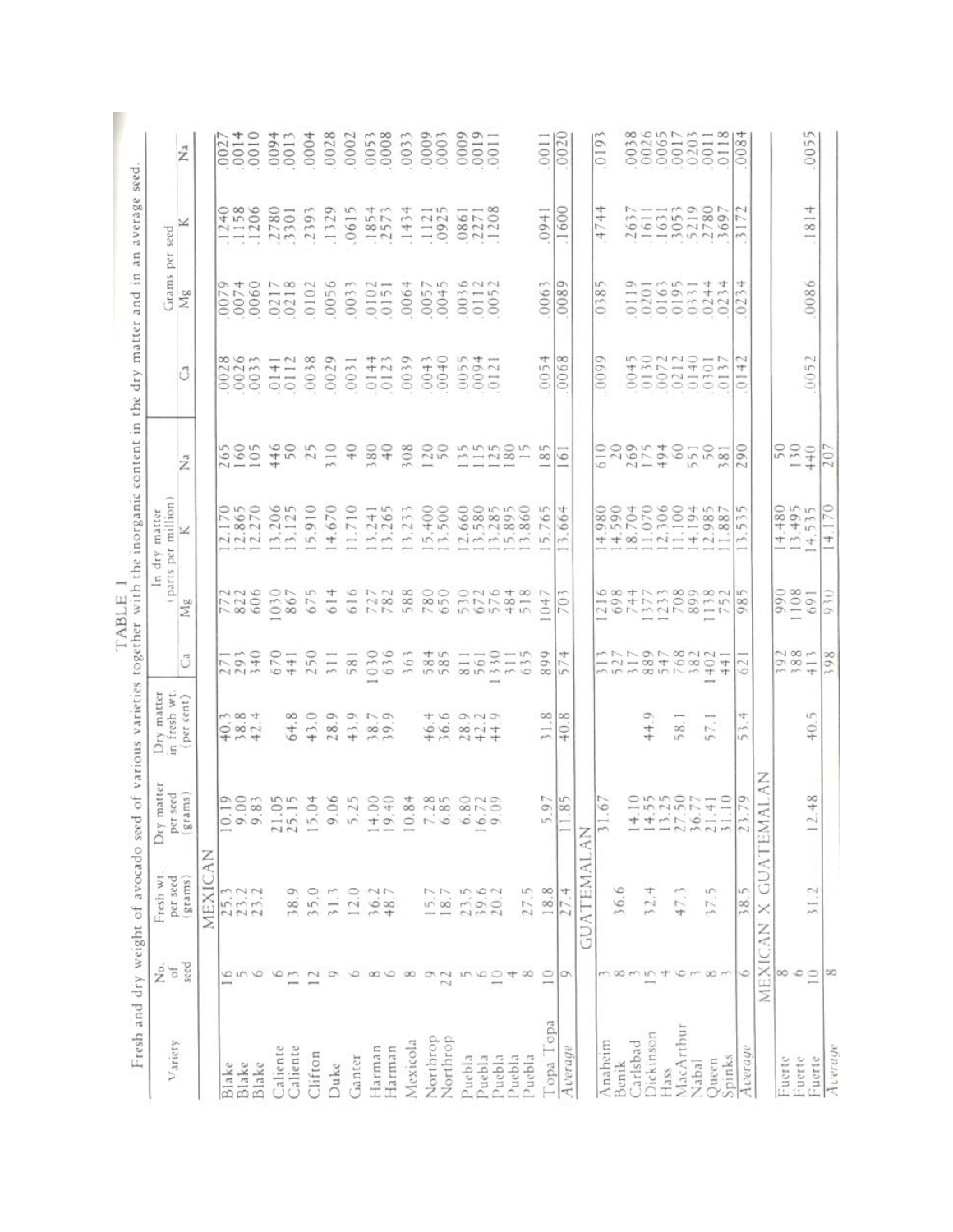| Scion and rootstock         | Tree<br>Ź.    | $2^{\circ}$ | Fresh wt.<br>per seed | Dry wt<br>per seed | Dry matter<br>in fresh wt |     |      | parts per million<br>In dry matter |     |       |       | Grams per seed     |                   |
|-----------------------------|---------------|-------------|-----------------------|--------------------|---------------------------|-----|------|------------------------------------|-----|-------|-------|--------------------|-------------------|
|                             |               | seed        | grams)                | grams)             | per cent)                 | ී   | Mg   | ×                                  | Z   | Ĉ     | Mg    | ×                  | Z                 |
| Carr Fuerte on Mexicola     |               |             | 48.90                 | 19.98              | 40.85                     | 393 | 947  | 5,592                              | 341 | 0079  | 0189  | Щ<br>$\frac{1}{2}$ | 0068              |
| Carr Fuerte on Ganter       |               |             | 51.24                 | 21.56              | 42.07                     | 338 | 896  | 5,924                              | 197 | .0072 | .0194 | .3433              | 0043              |
| Carr Fuerte on Topa Topa    |               |             | 45.02                 | 19.03              | 42.28                     | 459 | 862  | 4,517                              | 118 | 0088  | .0165 | 2763               | 0023              |
| Average                     |               |             | 48.39                 | 20.19              | 41.73                     | 397 | 902  | 15,344                             | 219 | .0800 | .0183 | .3104              | .0045             |
| Cole Fuerte on Mexicola     |               |             | 54.45                 | 20.38              | 37.42                     | 323 | 666  | 16,501                             | 499 | .0065 | .0136 | .3363              | 0102              |
| Cole Fuerte on Harman       |               |             | 51.90                 | 20.50              | 39.50                     | 318 | 782  | 6.615                              | 164 | .0065 | .0160 | .3406              | .0034             |
| Cole Fuerte on Ganter       | S             |             | 52.77                 | 21.03              | 39.86                     | 378 | 763  | 5,566                              | 341 | 0800  | .0160 | .3274              | .0072             |
| Average                     |               |             | 53.04                 | 20.64              | 38.93                     | 340 | 737  | 6,227                              | 335 | .0070 | .0152 | .3348              | .0069             |
| Anthony Fuerte on Mexicola  |               |             | 52.68                 | 21.17              | 40.18                     | 319 | 801  | 5,378                              | 439 | .0068 | .0170 | .3256              | 0093              |
| Anthony Fuerte on Ganter    |               |             | 49.77                 | 19.60              | 39.38                     | 500 | 730  | 4,919                              | 269 | 8600  | .0143 | .2924              | .005 <sub>3</sub> |
| Anthony Fuerte on Topa Topa | $\frac{4}{3}$ |             | 45.29                 | 17.51              | 38.67                     | 364 | 787  | 15,662                             | 406 | 0064  | .0138 | .2742              | .007              |
| Average                     |               |             | 49.25                 | 19.43              | 39.41                     | 394 | 773  | 15,320                             | 371 | 0077  | .0150 | .2974              | 0072              |
| Newman Fuerte on Harman     | 8             |             | 42.86                 | 16.71              | 39.00                     | 386 | 816  | 15.758                             | 380 | 0064  | 0136  | 2633               | .0064             |
| Hellen on Mexicola          |               |             | 50.30                 | 20.37              | 40.49                     | 459 | 1038 | 14,019                             | 183 | +600  | .0212 | .2856              | .0037             |
| Hellen on Topa Topa         | 4             |             | 46.80                 | 19.00              | 40.60                     | 488 | 884  | 13,049                             | 315 | .0092 | .0168 | 2479               | 0060              |
| Regina on Mexicola          |               |             | 33.90                 | 10.23              | 30.19                     | 250 | 854  | 20,452                             | 485 | 0025  | .0088 | .2092              | .0050             |
| Regina on Ganter            |               |             | 29.95                 | 11.78              | 39.34                     | 273 | 710  | 14,202                             | 695 | .0032 | 0084  | 1673               | .0082             |
| Irving on Harman            | 2             |             | 23.70                 | 9.00               | 37.97                     | 277 | 595  |                                    |     | .0025 | .0054 |                    |                   |

TABLE II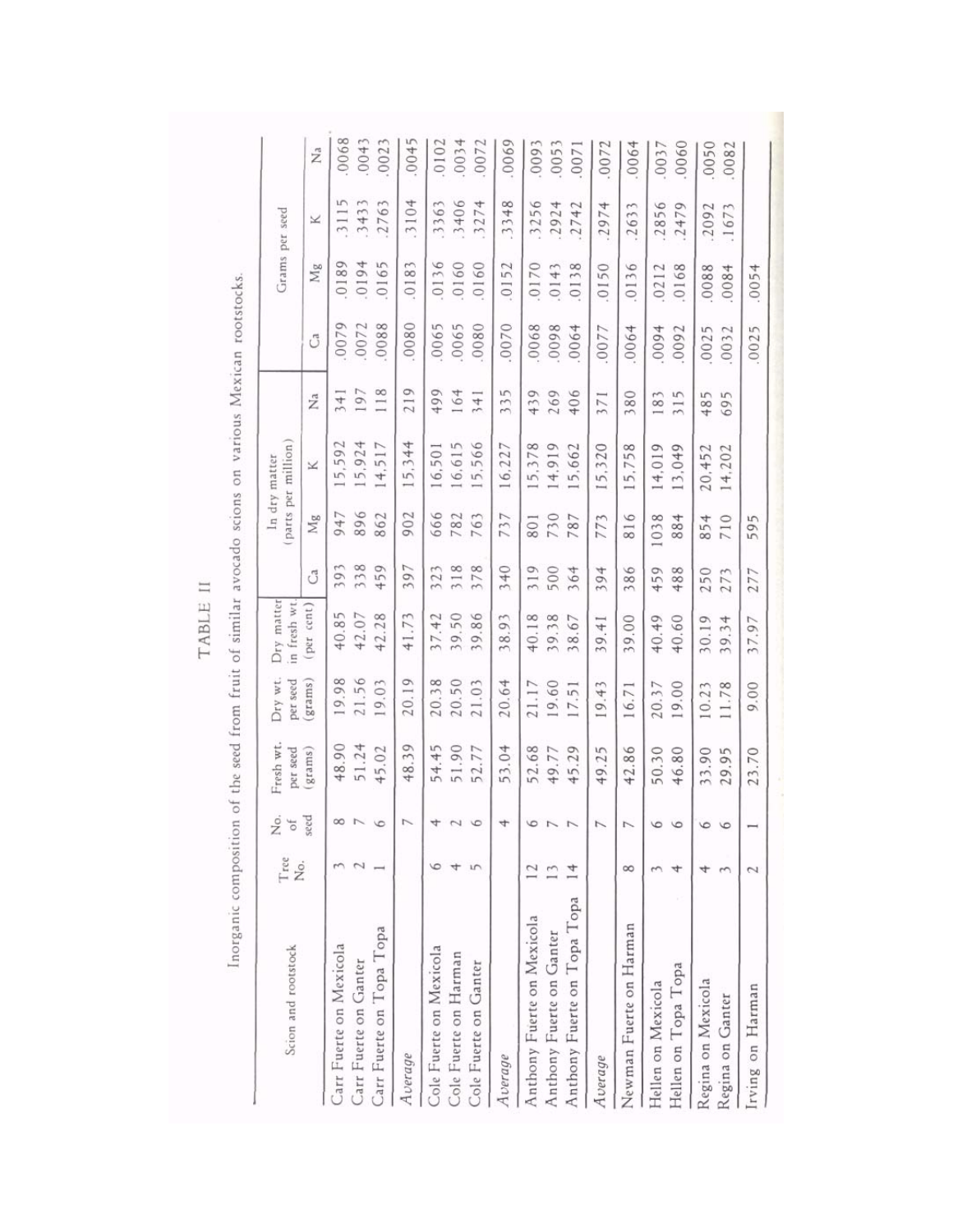The data in table II were obtained from seed of fruit collected at corresponding times from trees grown under comparable conditions of irrigation and fertilization. The data indicate the desirability of a comparison of the seed of fruit of similar scions not only on Mexican but also on Guatemalan rootstocks, but unfortunately such material is not yet available.

An avocado seed contains the embryonic plant but in addition serves as a large storage organ. This storage portion is ever changing as regards its content of moisture, dry matter, or inorganic nutrient elements.

In citrus trees the fruits are subject to withdrawals of water and nutrient elements as the environment changes throughout the day and imposes stresses upon the tree. During the night or at some other intervals compensating accumulations take place and restore the former equilibrium; otherwise injury occurs. In citrus, for example, the magnesium nutrition is related to the seediness and setting of the fruit. In avocado fruit there is only one seed and any serious interference with its moisture, dry matter (organic) or inorganic nutrition may possibly affect the quality of the fruit, or may result in the fruit abscission. Frequently avocado seed are loose within the fruit and rattle upon shaking the fruit. Losses of avocado fruit in serious proportions at various stages of fruit development are often difficult to account for.

It seemed desirable to follow the course of the nutrition process in Fuerte avocado seed from the time the fruit approaches the required oil-content stage and to follow it as far as possible beyond that stage. Tables I and II have shown that the seed has a large content of water and a very small content of some inorganic elements. The data in the tables also may give the impression that the moisture, dry matter, and inorganic content of avocado seed is relatively constant once the fruit becomes edible. Studies with citrus fruit, however, would indicate that there may be a considerable dependence between the physiology of the vegetative and reproductive phases of growth.

#### **Seasonal changes in Fuerte avocado seed**

In order to determine whether the contents of avocado seed fluctuate during the maturation of the fruit, a study was made of seed from a single large tree bearing a large crop of readily accessible fruit. The tree was of the Fuerte variety on Mexicola rootstock (R18, Tl) in the orchard at the Citrus Experiment Station. Fruit was collected at various intervals after they had reached the edible stage. The fruit was kept at room temperature until soft to the touch at which time the seed was removed. The seed coats were discarded and the seed was scrubbed in running distilled water and wiped dry; this and the subsequent preparation of the samples being the same as used in previous tests.

Table III gives the compiled data obtained from the weighings of the seed and from the duplicate chemical determinations of the dry matter. The trends, if any, are difficult to follow from a casual inspection of the table, hence the data have been plotted and presented more clearly in graph form.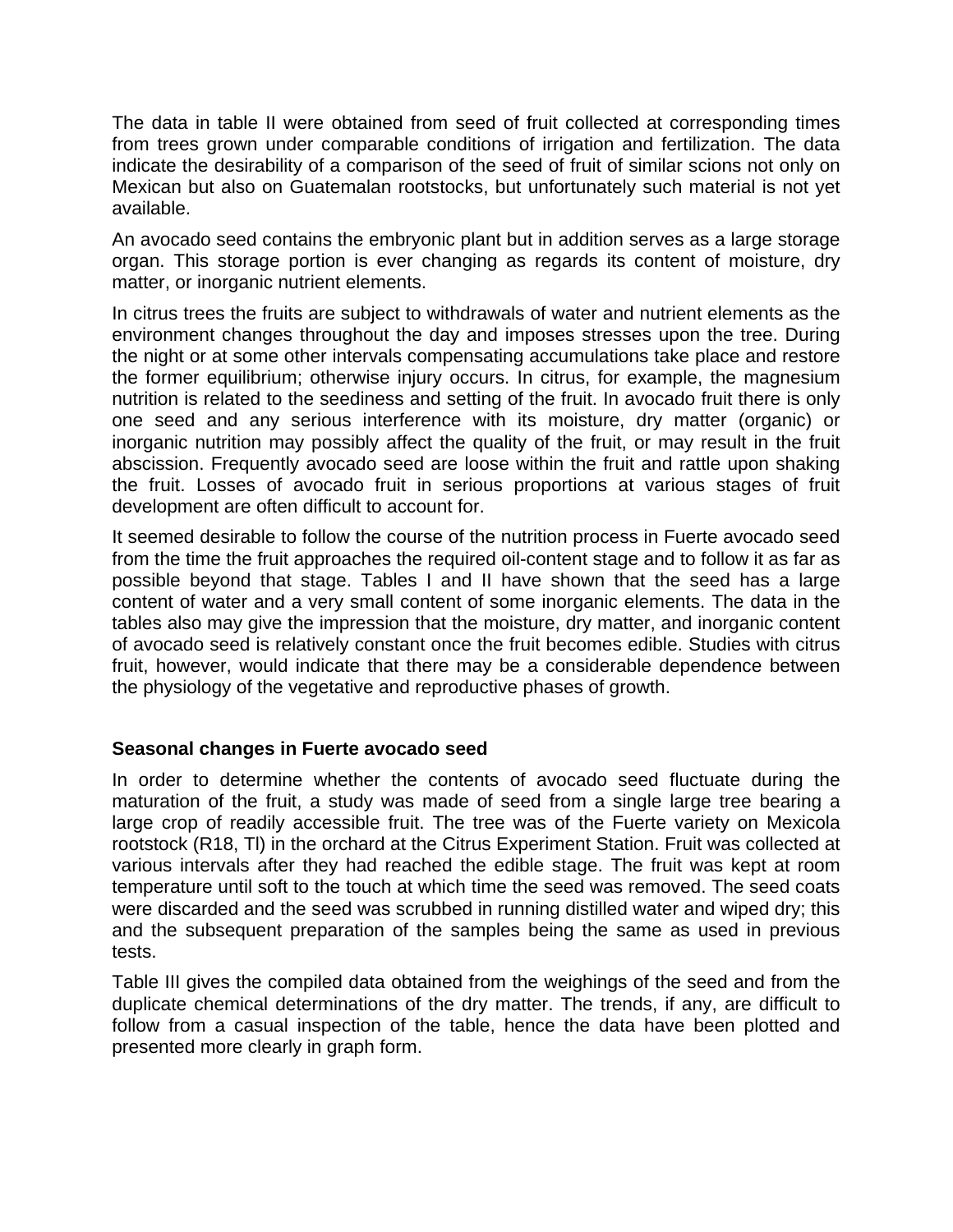| .0065<br>$\begin{array}{c} 0.0061 \\ 0.0061 \\ 0.131 \\ 0.055 \\ 0.067 \end{array}$<br>$\tilde{Z}$<br>2482<br>2502<br>2258<br>1983<br>1762<br>2498<br>1635<br>2626<br>2569<br>3138<br>3197<br>2280<br>2304<br>2391<br>⊻<br>.0142<br>0143<br>01366 0138<br>0138 0138 0141<br>0141 0158 0161<br>0141 0152<br>0155<br>0148<br>01601<br>0167<br>0167<br>$M_g$<br>0066<br>0079<br>18000<br>180000<br>19000<br>19000<br>Ĵ<br>Mg(p.p.m<br>in dry<br>matter<br>2.16<br>$1.95$<br>$1.97$<br>$2.19$<br>$2.55$<br>428<br>388254<br>588254<br>$\tilde{\mathbf{Z}}$<br>16.068<br>$\begin{array}{cccc} 6.318 \\ 6.055 \\ 6.344 \\ 6.522 \\ 6.825 \end{array}$<br>16,230<br>15,697<br>16,877<br>16,877<br>15,645<br>$16.623$<br>$14.945$<br>$15.977$<br>$15.750$<br>16.964<br>×<br>923<br>96142<br>92542<br>9881<br>Mg<br>435<br>199954<br>140954<br>ී<br>per cent<br>in<br>fresh wt.<br>38.66<br>39.45<br>37.78<br>40.13<br>40.6246<br>538.461<br>40.35<br>40.35<br>$39.74008$<br>$39.74008$<br>$39.74008$<br>0.38<br>15.43<br>11.56<br>4.80<br>14.57<br>15.86<br>17.76<br>$\begin{array}{l} 16.09 \\ 16.00 \\ 19.20 \\ 20.91 \\ 19.00 \end{array}$<br>14.75<br>13.91<br>gms.<br>Per<br>seed<br>Der seed<br>6.46<br>23.29<br>$\left( \, \text{gms.} \, \right)$<br>24.29<br>20.748<br>20.35.96<br>20.22.23<br>20.23.23<br>$^{40}$<br>24.71<br>24.21<br>28.51<br>27.84<br>28.<br>per seed<br>$\left( \mathrm{gms.}\right)$<br>26.84<br>38.55<br>40.84<br>40.20<br>39.66<br>34.67<br>47.7<br>36.6<br>38.4<br>34.0<br>29.9<br>48.7<br>8**<br>$7*$<br>seed<br>∞<br>$\infty$<br>1950<br>opened<br>1951<br>Average (Entire<br>April<br>April<br>April<br>Nov.<br>$\rm{Nov}$<br>$\rm{Mar}$<br>$\rm{Max}$<br>Jan.<br>Vlat<br>Sec<br>Jan<br>Feb<br>$\sum$ ec<br>$\epsilon$ b<br>λες<br>season<br>Fruit<br>picked<br>1951<br>1950<br>Jec. |       | Fruit | No. of | Fresh wt. | content<br>Water | Jry wt. | Dry matter |  | parts per million<br>In dry matter | Ca (p.p.m. | Grams per seed |  |
|-------------------------------------------------------------------------------------------------------------------------------------------------------------------------------------------------------------------------------------------------------------------------------------------------------------------------------------------------------------------------------------------------------------------------------------------------------------------------------------------------------------------------------------------------------------------------------------------------------------------------------------------------------------------------------------------------------------------------------------------------------------------------------------------------------------------------------------------------------------------------------------------------------------------------------------------------------------------------------------------------------------------------------------------------------------------------------------------------------------------------------------------------------------------------------------------------------------------------------------------------------------------------------------------------------------------------------------------------------------------------------------------------------------------------------------------------------------------------------------------------------------------------------------------------------------------------------------------------------------------------------------------------------------------------------------------------------------------------------------------------------------------------------------------------------------------|-------|-------|--------|-----------|------------------|---------|------------|--|------------------------------------|------------|----------------|--|
| Vlar                                                                                                                                                                                                                                                                                                                                                                                                                                                                                                                                                                                                                                                                                                                                                                                                                                                                                                                                                                                                                                                                                                                                                                                                                                                                                                                                                                                                                                                                                                                                                                                                                                                                                                                                                                                                              |       |       |        |           |                  |         |            |  |                                    |            |                |  |
| Nov.<br>Vlar<br>Jec.                                                                                                                                                                                                                                                                                                                                                                                                                                                                                                                                                                                                                                                                                                                                                                                                                                                                                                                                                                                                                                                                                                                                                                                                                                                                                                                                                                                                                                                                                                                                                                                                                                                                                                                                                                                              |       |       |        |           |                  |         |            |  |                                    |            |                |  |
| Nov<br>Nov<br>Feb.                                                                                                                                                                                                                                                                                                                                                                                                                                                                                                                                                                                                                                                                                                                                                                                                                                                                                                                                                                                                                                                                                                                                                                                                                                                                                                                                                                                                                                                                                                                                                                                                                                                                                                                                                                                                |       |       |        |           |                  |         |            |  |                                    |            |                |  |
|                                                                                                                                                                                                                                                                                                                                                                                                                                                                                                                                                                                                                                                                                                                                                                                                                                                                                                                                                                                                                                                                                                                                                                                                                                                                                                                                                                                                                                                                                                                                                                                                                                                                                                                                                                                                                   |       |       |        |           |                  |         |            |  |                                    |            |                |  |
|                                                                                                                                                                                                                                                                                                                                                                                                                                                                                                                                                                                                                                                                                                                                                                                                                                                                                                                                                                                                                                                                                                                                                                                                                                                                                                                                                                                                                                                                                                                                                                                                                                                                                                                                                                                                                   |       |       |        |           |                  |         |            |  |                                    |            |                |  |
|                                                                                                                                                                                                                                                                                                                                                                                                                                                                                                                                                                                                                                                                                                                                                                                                                                                                                                                                                                                                                                                                                                                                                                                                                                                                                                                                                                                                                                                                                                                                                                                                                                                                                                                                                                                                                   |       |       |        |           |                  |         |            |  |                                    |            |                |  |
| Jan.<br>Mar<br>Feb.                                                                                                                                                                                                                                                                                                                                                                                                                                                                                                                                                                                                                                                                                                                                                                                                                                                                                                                                                                                                                                                                                                                                                                                                                                                                                                                                                                                                                                                                                                                                                                                                                                                                                                                                                                                               |       |       |        |           |                  |         |            |  |                                    |            |                |  |
|                                                                                                                                                                                                                                                                                                                                                                                                                                                                                                                                                                                                                                                                                                                                                                                                                                                                                                                                                                                                                                                                                                                                                                                                                                                                                                                                                                                                                                                                                                                                                                                                                                                                                                                                                                                                                   |       |       |        |           |                  |         |            |  |                                    |            |                |  |
|                                                                                                                                                                                                                                                                                                                                                                                                                                                                                                                                                                                                                                                                                                                                                                                                                                                                                                                                                                                                                                                                                                                                                                                                                                                                                                                                                                                                                                                                                                                                                                                                                                                                                                                                                                                                                   |       |       |        |           |                  |         |            |  |                                    |            |                |  |
| Jan.                                                                                                                                                                                                                                                                                                                                                                                                                                                                                                                                                                                                                                                                                                                                                                                                                                                                                                                                                                                                                                                                                                                                                                                                                                                                                                                                                                                                                                                                                                                                                                                                                                                                                                                                                                                                              | Jan   |       |        |           |                  |         |            |  |                                    |            |                |  |
|                                                                                                                                                                                                                                                                                                                                                                                                                                                                                                                                                                                                                                                                                                                                                                                                                                                                                                                                                                                                                                                                                                                                                                                                                                                                                                                                                                                                                                                                                                                                                                                                                                                                                                                                                                                                                   |       |       |        |           |                  |         |            |  |                                    |            |                |  |
|                                                                                                                                                                                                                                                                                                                                                                                                                                                                                                                                                                                                                                                                                                                                                                                                                                                                                                                                                                                                                                                                                                                                                                                                                                                                                                                                                                                                                                                                                                                                                                                                                                                                                                                                                                                                                   |       |       |        |           |                  |         |            |  |                                    |            |                |  |
|                                                                                                                                                                                                                                                                                                                                                                                                                                                                                                                                                                                                                                                                                                                                                                                                                                                                                                                                                                                                                                                                                                                                                                                                                                                                                                                                                                                                                                                                                                                                                                                                                                                                                                                                                                                                                   |       |       |        |           |                  |         |            |  |                                    |            |                |  |
| April                                                                                                                                                                                                                                                                                                                                                                                                                                                                                                                                                                                                                                                                                                                                                                                                                                                                                                                                                                                                                                                                                                                                                                                                                                                                                                                                                                                                                                                                                                                                                                                                                                                                                                                                                                                                             |       |       |        |           |                  |         |            |  |                                    |            |                |  |
|                                                                                                                                                                                                                                                                                                                                                                                                                                                                                                                                                                                                                                                                                                                                                                                                                                                                                                                                                                                                                                                                                                                                                                                                                                                                                                                                                                                                                                                                                                                                                                                                                                                                                                                                                                                                                   |       |       |        |           |                  |         |            |  |                                    |            |                |  |
|                                                                                                                                                                                                                                                                                                                                                                                                                                                                                                                                                                                                                                                                                                                                                                                                                                                                                                                                                                                                                                                                                                                                                                                                                                                                                                                                                                                                                                                                                                                                                                                                                                                                                                                                                                                                                   |       |       |        |           |                  |         |            |  |                                    |            |                |  |
|                                                                                                                                                                                                                                                                                                                                                                                                                                                                                                                                                                                                                                                                                                                                                                                                                                                                                                                                                                                                                                                                                                                                                                                                                                                                                                                                                                                                                                                                                                                                                                                                                                                                                                                                                                                                                   |       |       |        |           |                  |         |            |  |                                    |            |                |  |
|                                                                                                                                                                                                                                                                                                                                                                                                                                                                                                                                                                                                                                                                                                                                                                                                                                                                                                                                                                                                                                                                                                                                                                                                                                                                                                                                                                                                                                                                                                                                                                                                                                                                                                                                                                                                                   | April |       |        |           |                  |         |            |  |                                    |            |                |  |
|                                                                                                                                                                                                                                                                                                                                                                                                                                                                                                                                                                                                                                                                                                                                                                                                                                                                                                                                                                                                                                                                                                                                                                                                                                                                                                                                                                                                                                                                                                                                                                                                                                                                                                                                                                                                                   |       |       |        |           |                  |         |            |  |                                    |            |                |  |

TABLE III

\* Seed sprouting<br>\*\* Seed extremely variable in size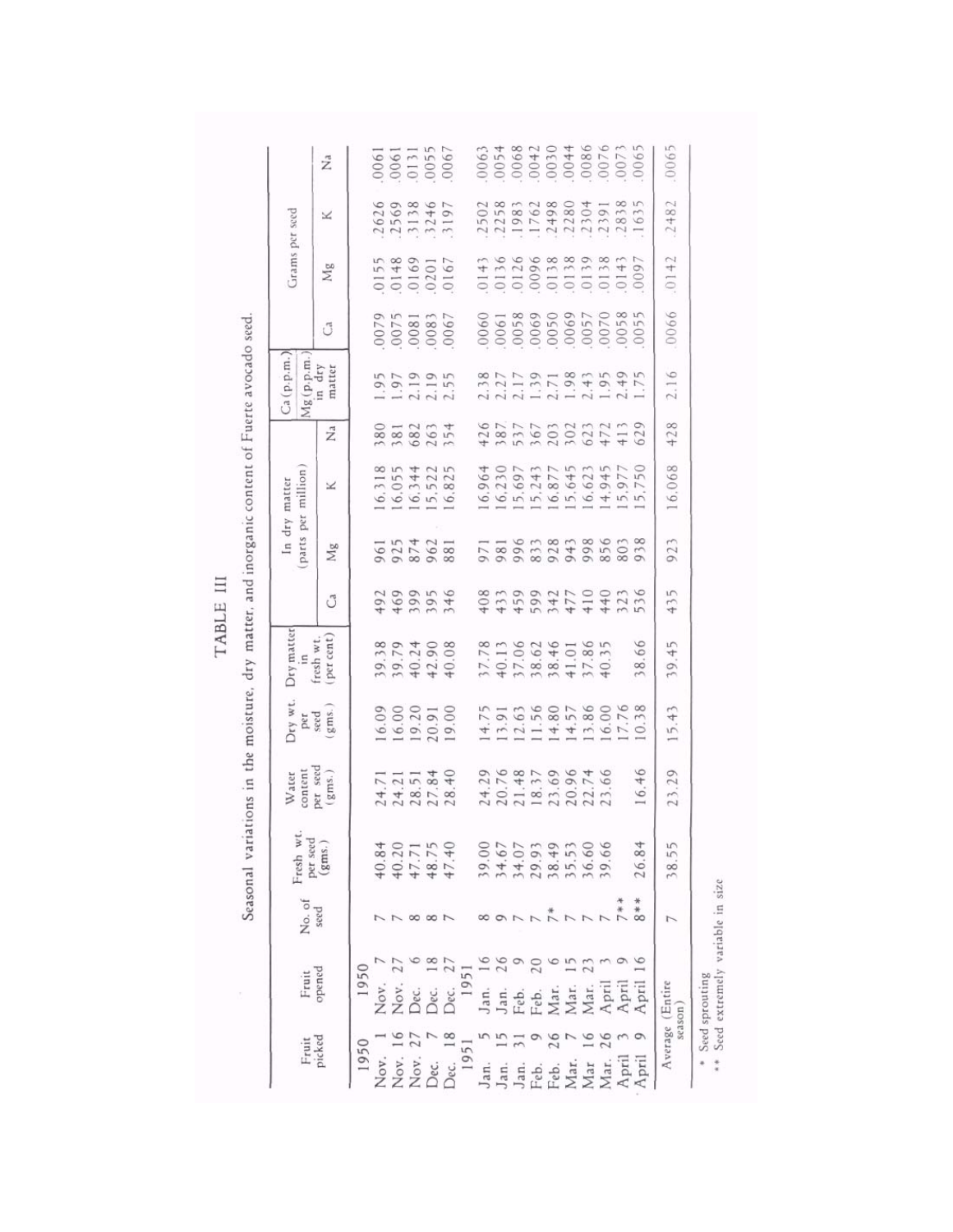Figure 1 shows the changes in the fresh weights (grams) per seed during the season extending from November 7, 1950 to April 16, 1951. During the early part of the season the fresh weight of the seed increases until about the middle of December, after which it decreases until about February 20. Following this, there is another increase which terminates in a sharp decrease late in the season.



The seasonal variations in the grams of water per seed are plotted in figure 2. The curve has the same trend as that for the fresh weights per seed (figure 1). Between February 20 and April 16 in both figures there is a secondary though temporary increase which may possibly be related to the abscission of old leaves and the onset of blossoms and new leaves. The steepness of the decrease after early December as affected by various soil-irrigation practices would form an interesting study at another time.

Again following the trend of figures 1 and 2 is that of the graph for the changes in the dry weight per seed (figure 3). The graphs (figures 1, 2 and 3) indicate that considerable amounts of dry matter and moisture are withdrawn from the seed during the progress of maturation of the fruit. Whether the dry matter and moisture removed from the seed has been translocated for use in the development of the pulp or has been shifted for use by the leaves or for the formation of blossoms is not presently known. Obviously if the sale of avocado fruit were based on weight, and the price remained constant, these changes in the seed as the maturation proceeds would become increasingly advantageous to the consumer.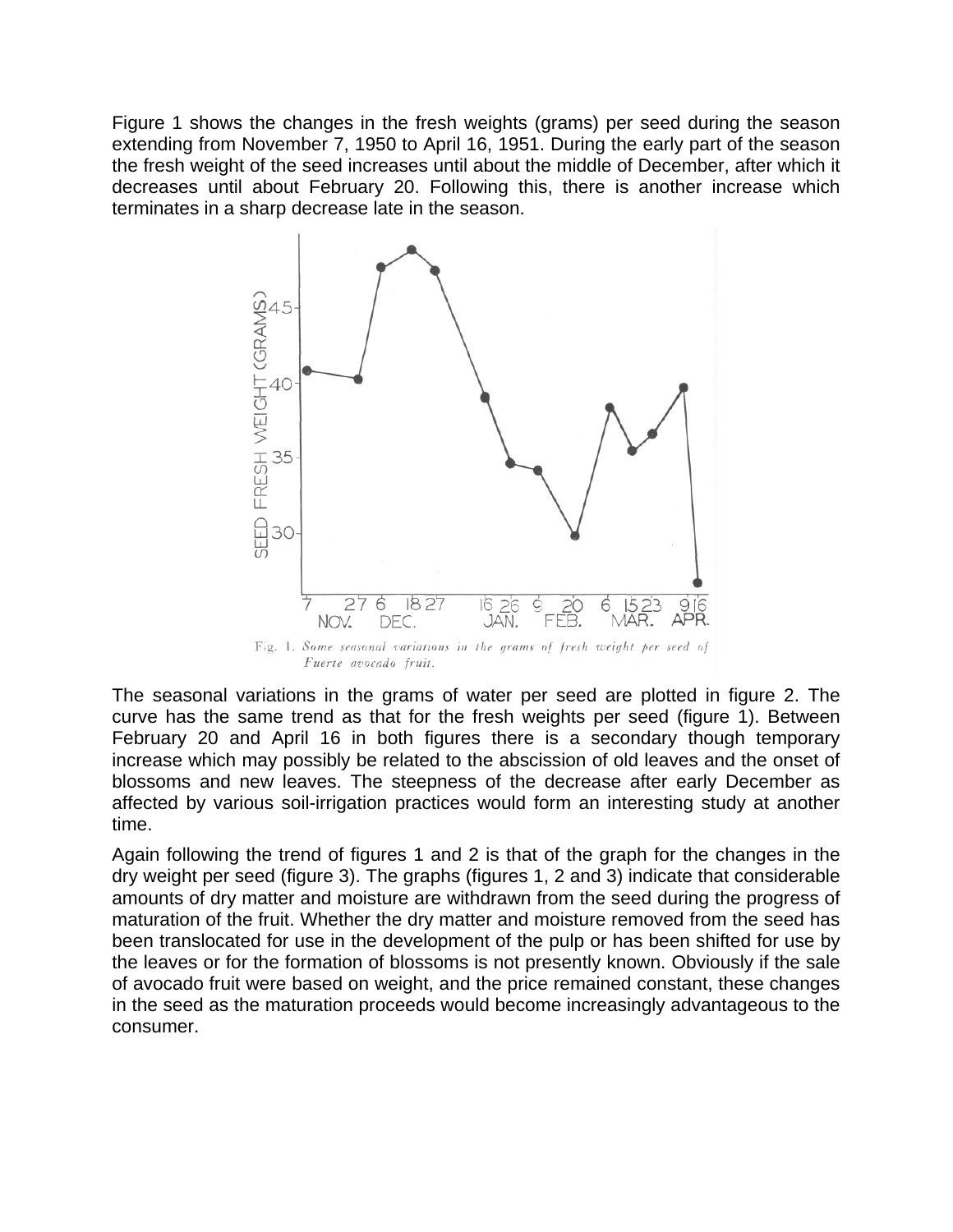

Fig. 3. Dry weight variations per seed as the season progresses.

Table III shows the relatively large content of potassium in the dry matter of the seed. If the seasonal variations in the potassium (K) content (p.p.m.) in the dry matter are plotted (figure 4) it is difficult to follow the trend. From January 16 to February 20 the graph shows the most regularity but elsewhere the graph is most irregular largely because the dry matter on which it is based is itself continually changing. It appears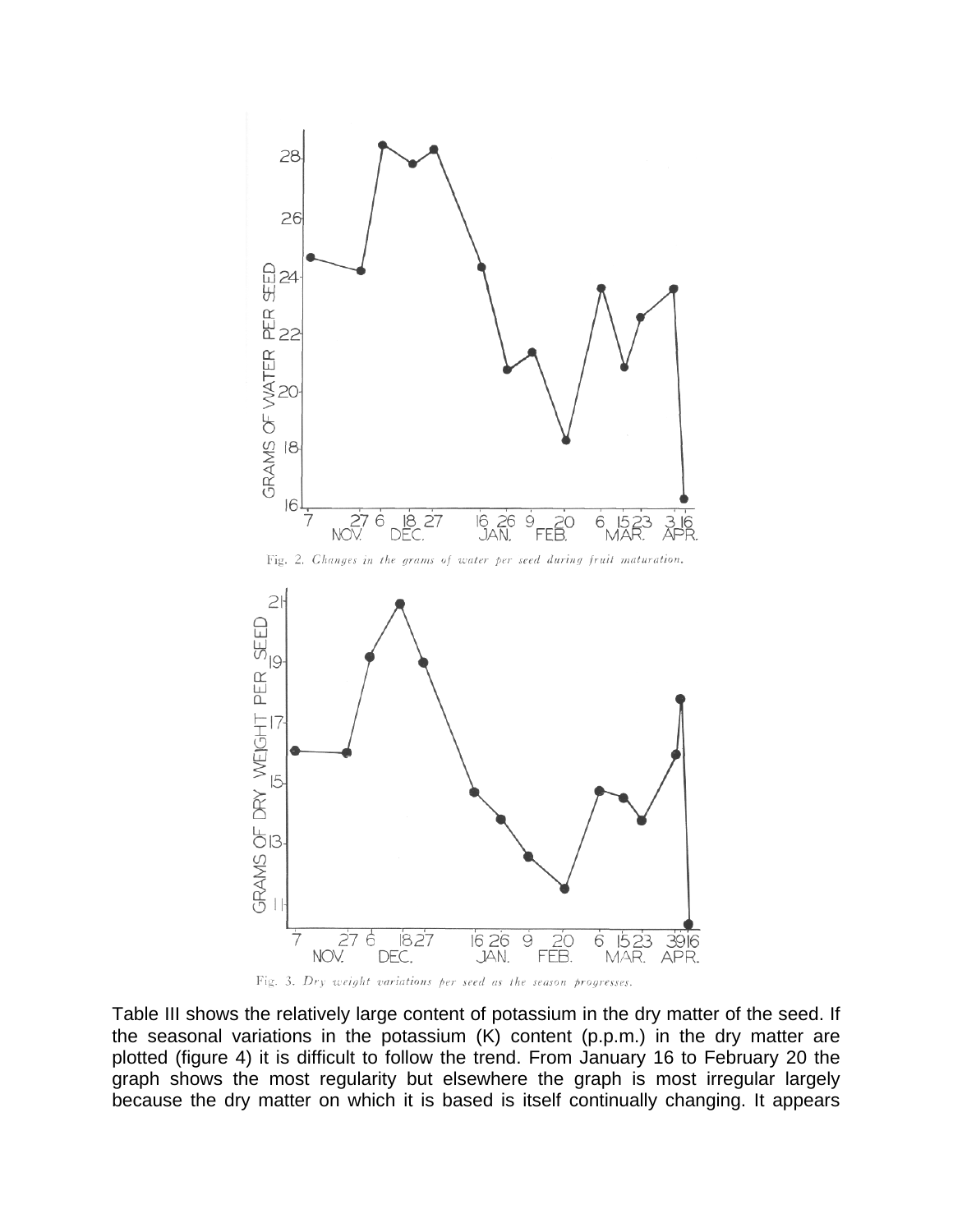therefore that graphs based on "grams per seed" afford a better opportunity to observe seasonal variations within the seed.



Fig. 4. Erratic type of curve obtained when changes in the parts per million of potassium  $(K)$  in the dry matter of Fuerte avocado seed are plotted for the period of fruit ripening.

When the data for the potassium (K) content (grams) per seed are plotted, the graph (figure 5) is seen to resemble the previous graphs based on "grams per seed". Approximately half the maximum content of potassium in the seed is translocated from the seed during the course of the season. It raises the question as to whether seed obtained by nurserymen would have greater vitality were they collected during the peak portion of the graphs rather than being obtained later in the season after severe losses to the seed have occurred.



Fig. 5. Improved type of curve obtained when changes in the grams of potassium  $(K)$  per seed are plotted for the period of fruit maturation.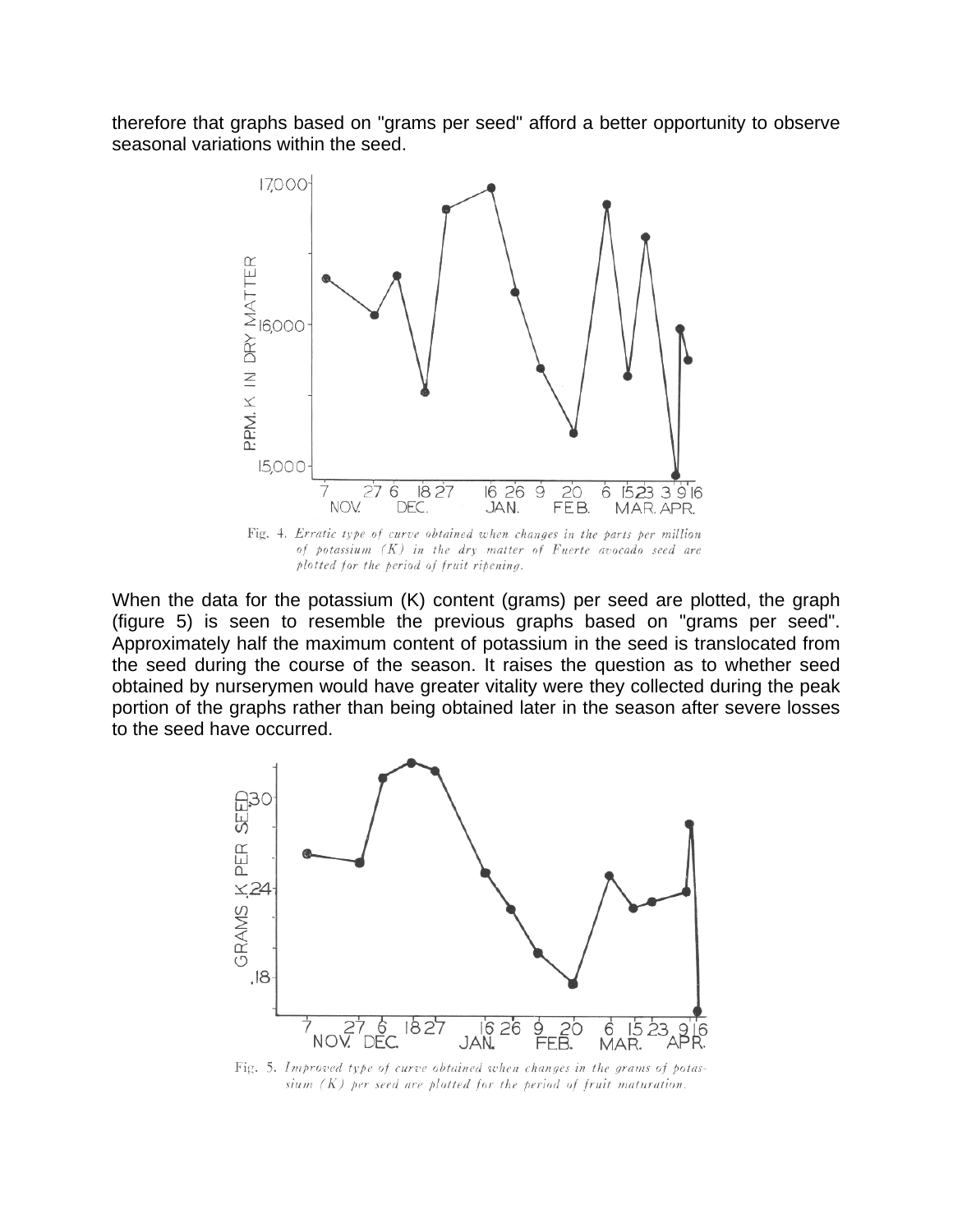The content of calcium and magnesium in an avocado seed is relatively small in amount and yet this quantity (grams per seed) varies considerably during the maturation of the fruit. Figure 6 shows the very slight increase followed by an abrupt and then more gradual decrease in the grams of calcium per seed as the season progresses.



The data for the Fuerte seed (table III) show that magnesium was present in larger amount than calcium in the seed. Early in the season, for about three weeks, the magnesium content per seed (figure 7) increased markedly and then decreased continuously until February 20 after which some recovery occurred before a final decrease. Very late in the season as indicated in table III, some seeds had begun to sprout, while in the fruit in which case the sprouts were included in the sample.



Fig. 7. Seasonal changes in the content of magnesium per seed.